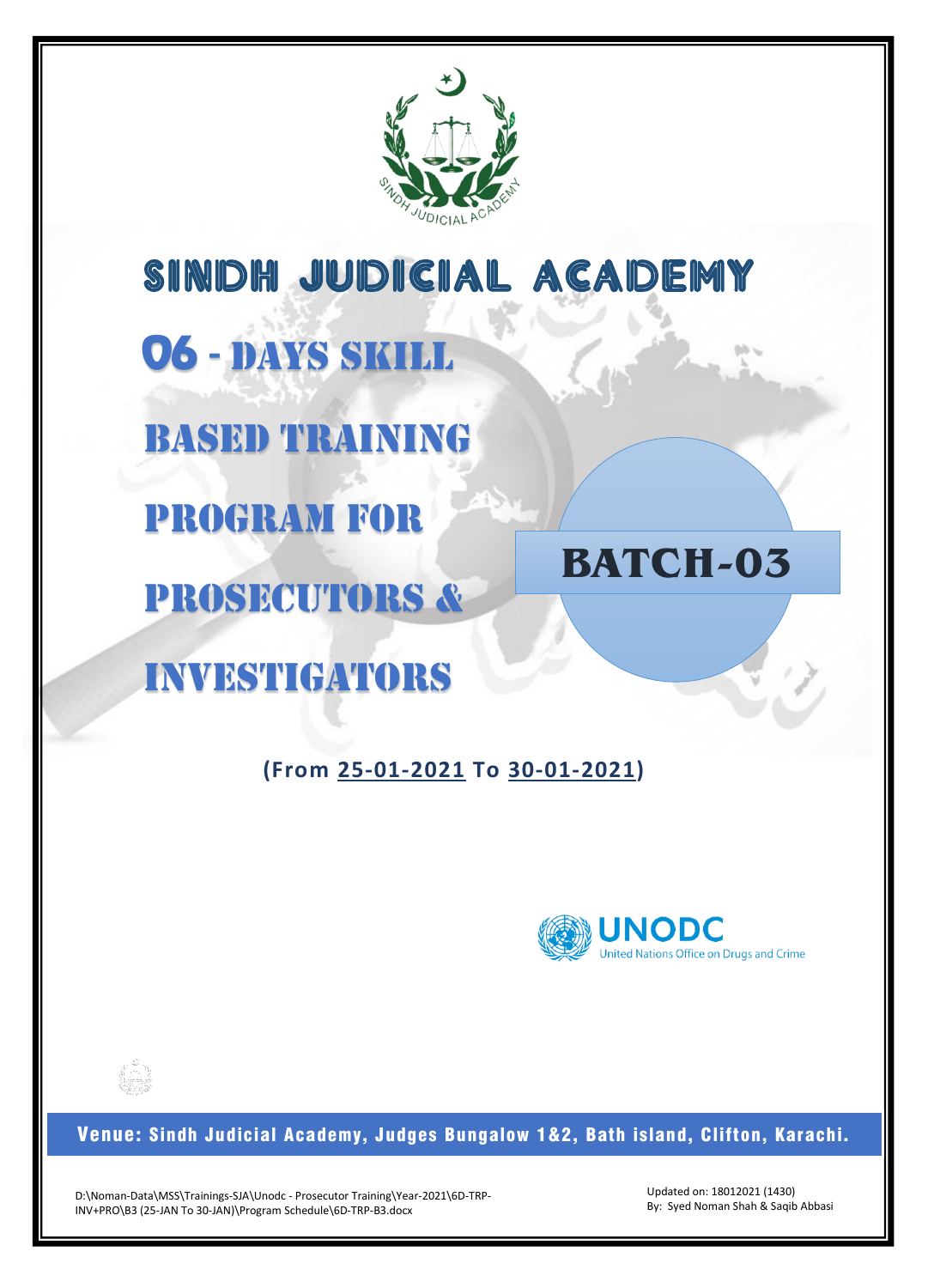



#### **Day-1, Monday 25-01-2021**

| $S_{\bullet}$<br>No. | <b>Time</b>                       | <b>Subject/Topic/Activity</b>                                                                                                                             | <b>Resource Person/Speaker/Trainer</b>                                                 |
|----------------------|-----------------------------------|-----------------------------------------------------------------------------------------------------------------------------------------------------------|----------------------------------------------------------------------------------------|
| 1.                   | 08:30 AM<br>To<br>09:00 AM        | <b>Inauguration Session:</b><br>• Registration & Attendance of Participants<br>• Recitation & Brief on Code of Conduct/SOPs<br>• Introduction of Training | Mr. Aftab Ahmed Bajwa,<br>Administrative Officer, SJA                                  |
| 2.                   | 09:00 AM<br>To<br>10:00 AM        | Pre-assessment $\&$ objectives of the training<br>Code of Conduct to be observed by the Prosecutors                                                       | Syed Waqas Shah &<br>Mr. Aftab Shuaib (UNODC)                                          |
| 3.                   | 10:00 AM<br><b>To</b><br>11:30 AM | Role of Prosecutor during trial                                                                                                                           | Mr. Anwar Mansoor Khan,<br>Advocate, Supreme Court of Pakistan                         |
|                      | 11:30 AM<br>To<br>11:45 AM        | <b>Tea Break</b>                                                                                                                                          |                                                                                        |
| 4.                   | $11:45$ AM<br>To<br>01:00 PM      | Role of Prosecutor during investigation                                                                                                                   | Mr. Muhammad Shahid Shafiq,<br>District & Sessions Judge<br>Senior Faculty Member, SJA |
| 5.                   | 01:00 PM<br>To<br>02:30 PM        | Scrutiny of Challan & submission of report to<br>Magistrate                                                                                               | Mr. Javed Ahmed Keerio,<br>District & Sessions Judge,<br>Sanghar                       |
|                      | 02:30 PM<br>To<br>03:00 PM        | <b>D</b> Prayer <b>P</b> Lunch Break                                                                                                                      |                                                                                        |
| 6.                   | 03:00 PM<br>To<br>04:30 PM        | Scrutiny of Challan & submission of report to<br>Magistrate                                                                                               | Mr. Javed Ahmed Keerio,<br>District & Sessions Judge,<br>Sanghar                       |

#### **Day-2, Tuesday 26-01-2021**

| $S_{\bullet}$<br>No. | <b>Time</b>                    | <b>Subject/Topic/Activity</b>                                                                                                                             | <b>Resource Person/Speaker/Trainer</b>                         |
|----------------------|--------------------------------|-----------------------------------------------------------------------------------------------------------------------------------------------------------|----------------------------------------------------------------|
| 1.                   | 08:30 AM<br>To<br>10:00 AM     | How to prepare a witness for recording evidence in<br>court (ATC Trial)?                                                                                  | Mr. Muhammad Shahid Shafiq,<br>D&SJ/Senior Faculty Member, SJA |
| 2.                   | $10:00$ AM<br>To<br>$11:15$ AM | Team Building and Conflict Resolution                                                                                                                     | Syed Waqas Shah (UNODC)                                        |
|                      | $11:15$ AM<br>To<br>11:30 AM   | <b>7</b> Tea Break                                                                                                                                        |                                                                |
| 3.                   | $11:30$ AM<br>To<br>$01:00$ PM | <b>Lecture on Forensics</b><br><b>Introduction of Forensic Science</b><br>Purpose & Importance of Forensic Evidence<br>Various Types of Forensic Evidence | Mr. Aftab Ahmed Bajwa,<br>Administrative Officer, SJA          |
| 4.                   | 01:00 PM<br>To<br>02:30 PM     | <b>Practical Orientation / Visit</b><br>Visit to Forensic Lab<br>(at Police Head Quarters, Garden, Karachi)                                               | Mr. Aftab Ahmed Bajwa,<br>Administrative Officer, SJA          |
|                      | $02:30$ PM<br>To<br>03:00 PM   | Derayer (<br><b>Lunch Break</b>                                                                                                                           |                                                                |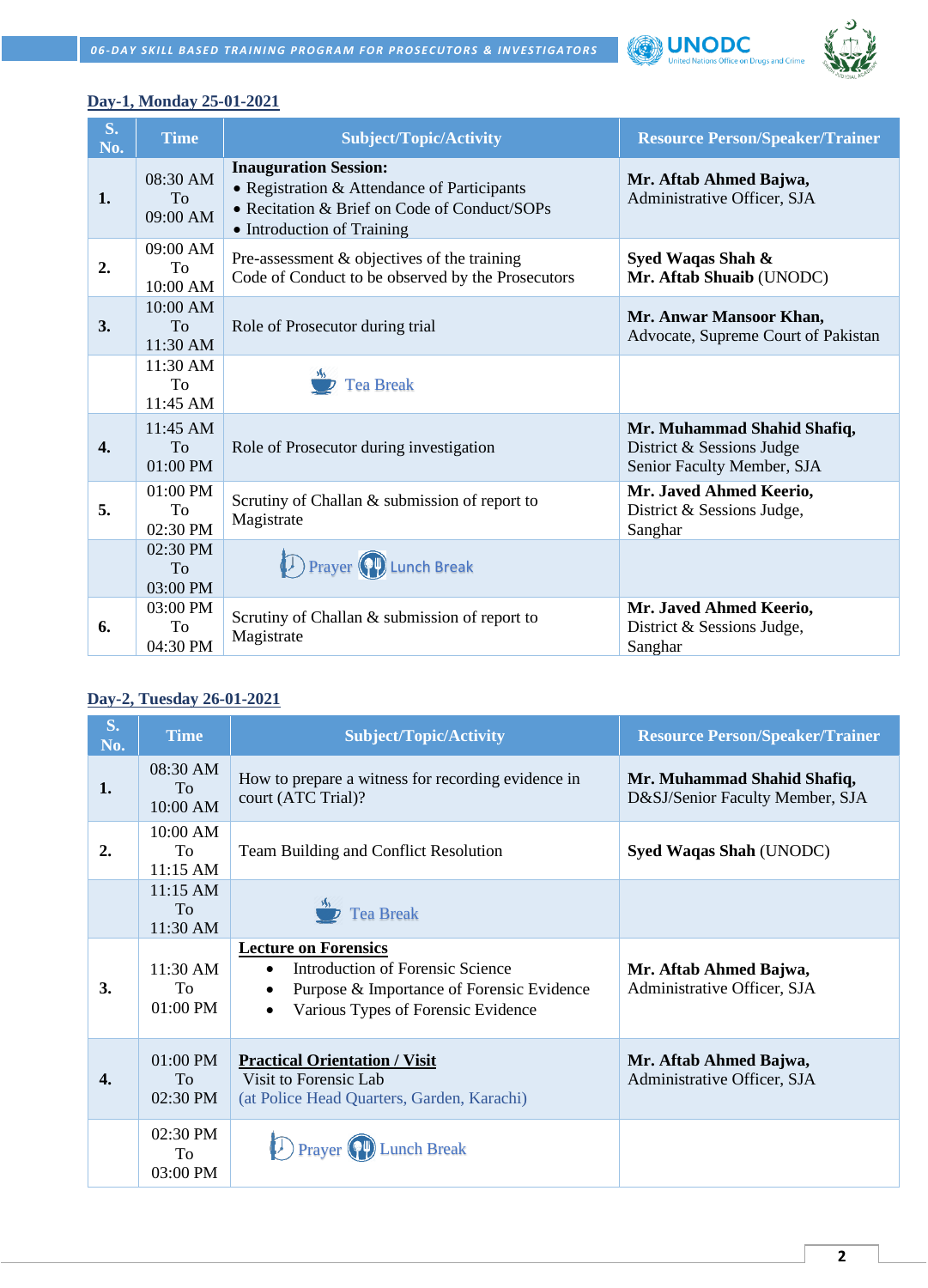



| 5. | 03:00 PM<br>To<br>04:30 PM | Human Rights available to accused and victim in the<br>Constitution of Pakistan (Articles 8 to 28)<br>Fair Trail<br>Legal Aid<br>Liberty of Person (Bail)<br>Diversion | Hon'ble Mr. Justice Salahuddin<br><b>Panhwar, Judge High Court of Sindh</b> |
|----|----------------------------|------------------------------------------------------------------------------------------------------------------------------------------------------------------------|-----------------------------------------------------------------------------|
|----|----------------------------|------------------------------------------------------------------------------------------------------------------------------------------------------------------------|-----------------------------------------------------------------------------|

#### **Day-3, Wednesday, 27-01-2021**

| S.<br>No. | <b>Time</b>                              | <b>Subject/Topic/Activity</b>                                                               | <b>Resource Person/Speaker/Trainer</b>                                            |
|-----------|------------------------------------------|---------------------------------------------------------------------------------------------|-----------------------------------------------------------------------------------|
| 1.        | 08:30 AM<br>To<br>$11:30 \text{ AM}$     | <b>Practical Orientation / Visit</b><br>Visit of Karachi University<br>(at DNA Lab / ICCBS) | Mr. Aftab Ahmed Bajwa,<br>Administrative Officer, SJA                             |
|           | $11:30 \text{ AM}$<br>To<br>11:45 AM     | $\overrightarrow{P}$ Tea Break                                                              |                                                                                   |
| 2.        | 11:45 AM<br>To<br>$01:00$ PM             | Sharing good practices followed in leading cases                                            | Mr. Zafar Abbas Mirza,<br>Additional Prosecutor, Peshawar High<br>Court, Peshawar |
| 3.        | $01:00$ PM<br>To<br>02:30 PM             | Sharing good practices followed in leading cases                                            | Mr. Zafar Abbas Mirza,<br>Additional Prosecutor, Peshawar High<br>Court, Peshawar |
|           | $02:30$ PM<br>T <sub>o</sub><br>03:00 PM | <b>D</b> Prayer <b>P</b> Lunch Break                                                        |                                                                                   |
| 4.        | 03:00 PM<br>To<br>04:30 PM               | How to Argue Bail Application?                                                              | Mr. Justice Hassan Feroze,<br>Former Judge High Court of Sindh                    |

### **Day-4, Thursday, 28-01-2021**

| <b>S. No.</b>    | <b>Time</b>                            | <b>Subject/Topic/Activity</b>                                                                                                                                  | <b>Resource Person/Speaker/Trainer</b>                                      |
|------------------|----------------------------------------|----------------------------------------------------------------------------------------------------------------------------------------------------------------|-----------------------------------------------------------------------------|
| 1.               | 08:30 AM<br>To<br>10:00 AM             | Exploring and analyzing Internet crimes and their<br>behaviours<br>Use of electronic devices during investigation: Its<br>Legal aspects                        | Mr. Khalid Hussain Shahani,<br>District & Sessions Judge,<br>Karachi (East) |
| 2.               | 10:00 AM<br>To<br>11:30 AM             | Police and Prosecution Cooperation<br>$\bullet$<br><b>Communication Skills</b>                                                                                 | Syed Waqas Shah &<br>Mr. Aftab Shuaib (UNODC)                               |
|                  | 11:30 AM<br>To<br>11:45 AM             | <b>Tea Break</b>                                                                                                                                               |                                                                             |
| 3.               | 11:45 AM<br>To<br>01:00 PM             | Police and Prosecution Cooperation<br><b>Communication Skills</b>                                                                                              | Syed Waqas Shah &<br>Mr. Aftab Shuaib (UNODC)                               |
| $\overline{4}$ . | $01:00$ PM<br>To<br>02:30 PM           | Apex Court decisions on grant of pre-arrest and<br>post-arrest bail<br>[An Exercise]<br>$\bullet$                                                              | Mr. Abdul Naeem Memon,<br>District & Sessions Judge,<br>Karachi (West)      |
|                  | 02:30 PM<br>To<br>03:00 PM             | <b>D</b> Prayer <b>P</b> Lunch Break                                                                                                                           |                                                                             |
| 5.               | 03:00 PM<br>T <sub>0</sub><br>04:30 PM | <b>Library Period</b><br>Study & Research of various cases<br>Peruse filled $\&$ unfilled format used for monitoring<br>Preparation of trainees' presentations | Guided and Supervised by Permanent<br>Faculty/Librarian SJA                 |